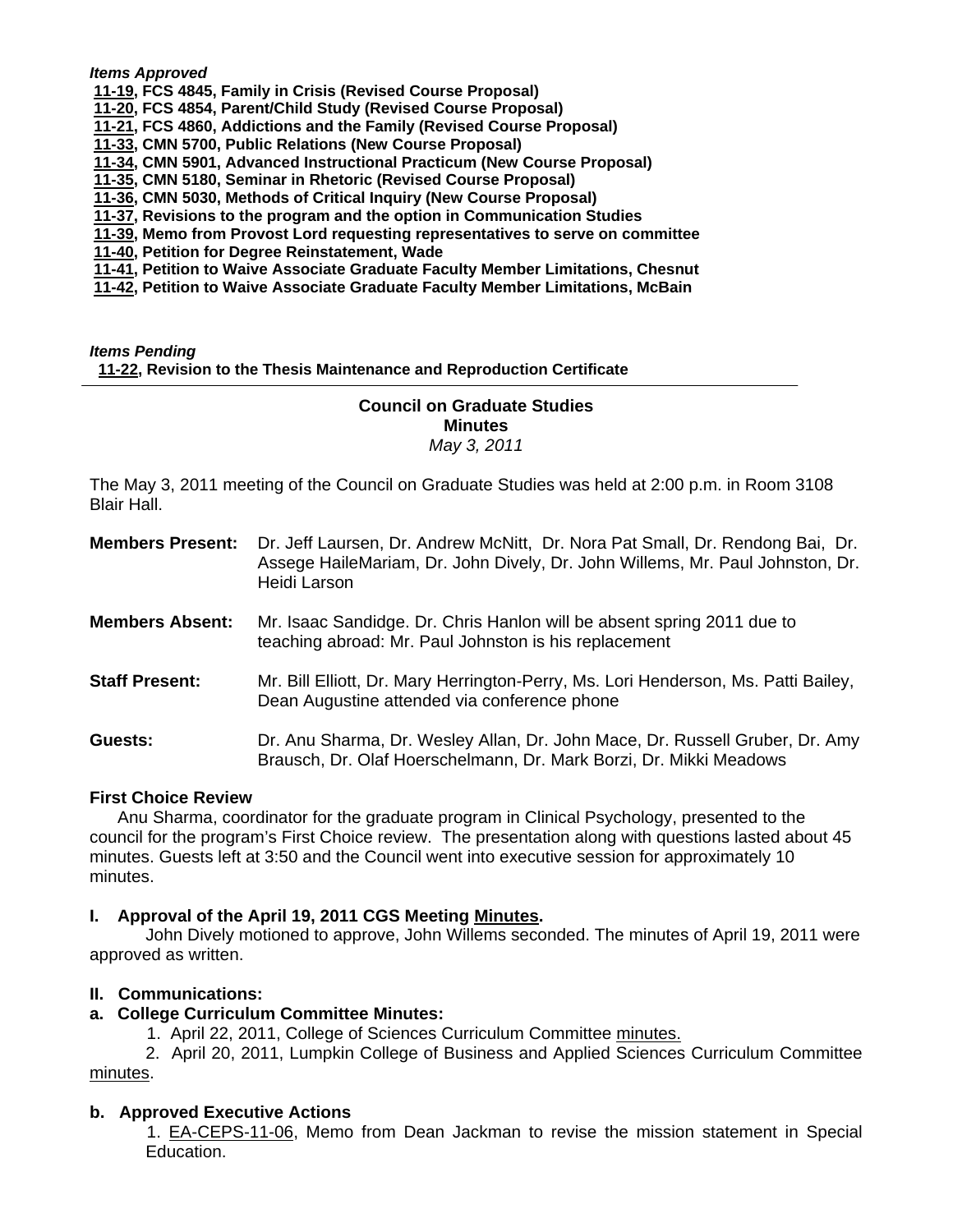[2. EA-CAH-11-07,](http://castle.eiu.edu/~eiucgs/exec-actions/EA-CAH-11-07.pdf) Memo from Associate Dean Patty Poulter to revise the course titles for<sup>2</sup> MUS 5663 and MUS 5533.

 3[. EA-CEPS-11-08,](http://castle.eiu.edu/~eiucgs/exec-actions/EA-CEPS-11-08.pdf) Memo from Dean Jackman requesting to delete outdated courses from catalog.

4[. EA-CAH-11-09, M](http://castle.eiu.edu/~eiucgs/exec-actions/EA-CAH-11-09.pdf)emo from Associate Dean Patty Poulter to clarify admission requirements in catalog copy for English.

 5. [EA-CEPS-11-10,](http://castle.eiu.edu/~eiucgs/exec-actions/EA-CEPS-11-10.pdf) Memo from Dean Jackman requesting revisions to the admission requirements for the Counseling program.

# **III. Items Added to the Agenda (Today):**

Nora Pat Small motioned to add these items, John Willems seconded, council approved adding these items to the agenda for today's meeting.

- 1. [11-39,](http://castle.eiu.edu/~eiucgs/currentagendaitems/agenda11-39.pdf) Memo from Provost Lord requesting representatives to serve on committee
- 2[. 11-40,](http://castle.eiu.edu/~eiucgs/currentagendaitems/agenda11-40.pdf) Petition for Degree Reinstatement
- 3. [11-41,](http://castle.eiu.edu/~eiucgs/currentagendaitems/agenda11-41.pdf) Petition to Waive Associate Graduate Faculty Member Limitations, Chesnut
- 4. [11-42,](http://castle.eiu.edu/~eiucgs/currentagendaitems/agenda11-42.pdf) Petition to Waive Associate Graduate Faculty Member Limitations, McBain

# **IV. Items Acted Upon**

Items were taken out of order to accommodate Dean Augustine attending via conference phone. He presented the following items:

9. [11-39,](http://castle.eiu.edu/~eiucgs/currentagendaitems/agenda11-39.pdf) Memo from Provost Lord requesting representatives to serve on committee Council approved naming Assege HaileMariam and Tina Veale to the Provost's committee for online learning.

10. [11-40,](http://castle.eiu.edu/~eiucgs/currentagendaitems/agenda11-40.pdf) Petition for Degree Reinstatement, Wade

Council approved reinstating Sara Wade's degree status

11. [11-41,](http://castle.eiu.edu/~eiucgs/currentagendaitems/agenda11-41.pdf) Petition to Waive Associate Graduate Faculty Member Limitations, Chesnut Council approved waiving faculty member limitations for Ruth Chesnut in Biological Sciences.

12. [11-42,](http://castle.eiu.edu/~eiucgs/currentagendaitems/agenda11-42.pdf) Petition to Waive Associate Graduate Faculty Member Limitations, McBain Council approved waiving faculty member limitations for Katherine McBain in Music to serve on a thesis committee in College Student Affairs.

 Mikki Meadows returned to confirm the requested revisions to these revised course proposals. Council voted on 11-19, 11-20, and 11-21 as a block, the vote resulted in 6 yes votes and 3 abstains, these proposals were approved.

# 1. [11-19,](http://castle.eiu.edu/~eiucgs/currentagendaitems/agenda11-19.pdf) FCS 4845, Family in Crisis (Revised Course Proposal)

**FCS 4845. Family in Crisis (3-0-3)** This course will define what is meant by family crisis, identify some of the major theoretical frameworks for studying families in crisis, consider major life-style transitions, and explore the major catastrophic crises families face. It will also examine resources and strengths that enable families to deal with crises more adequately. Prerequisites: FCS 1800 or FCS 2800 or equivalents.

Effective: Fall 2011

# [2. 11-20, F](http://castle.eiu.edu/~eiucgs/currentagendaitems/agenda11-20.pdf)CS 4854, Parent/Child Study (Revised Course Proposal)

**FCS 4854. Parent Child Study (3-0-3)** Detailed study of parent-child interaction and community involvement; in-depth study of parent education programs, methodology and techniques. Observation required. Prerequisites: None. Effective: Fall 2011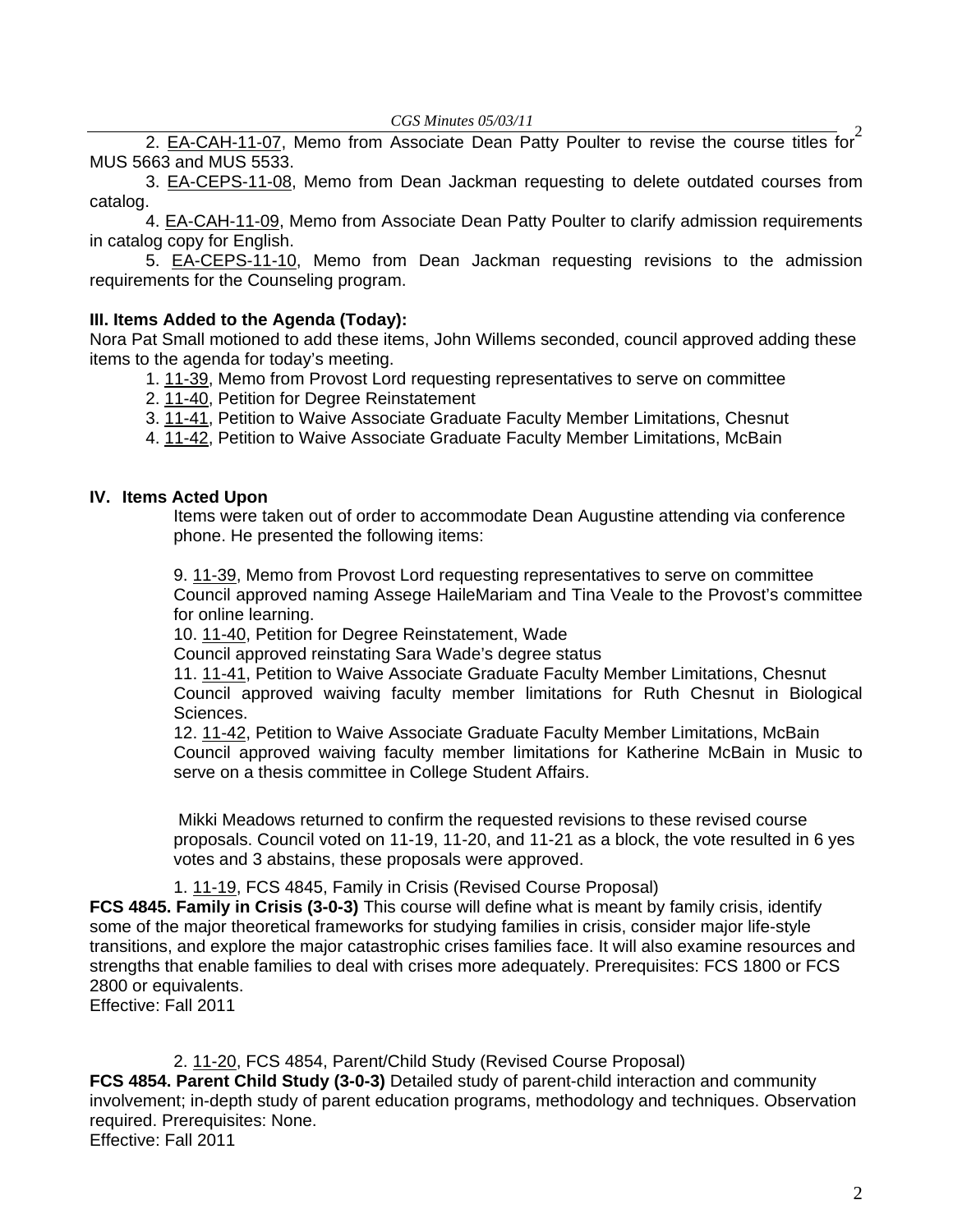3. [11-21, FC](http://castle.eiu.edu/~eiucgs/currentagendaitems/agenda11-21.pdf)S 4860, Addictions and the Family (Revised Course Proposal) **FCS 4860. Addictions and the Family (3-0-3)** Study of the interaction affects between the addicted person and the family or significant others. Educational techniques and family intervention strategies for families of addicted persons will be reviewed. Prerequisites: FCS 1800 or FCS 2800 or equivalents.

Effective: Fall 2011.

Paul Johnston left the meeting at 3:20 pm

Olaf Hoerschelmann presented, the council voted on the course proposals as one block. The vote was unanimous to approve these new and revised courses.

# 4. [11-33,](http://castle.eiu.edu/~eiucgs/currentagendaitems/agenda11-33.pdf) CMN 5700, Public Relations (New Course Proposal)

**CMN 5700. Public Relations (3-0-3)** This course is an introduction to the major paradigms and conceptualization of public relations. It confronts the major theoretical issues that now characterize the field, with an emphasis on actual theories of public relations. It examines how theoretical approaches to public relations influence analysis, understanding and application of public relations strategy and message creation in contemporary society. Prerequisites: Graduate Standing. Effective: Spring 2013.

5. [11-34,](http://castle.eiu.edu/~eiucgs/currentagendaitems/agenda11-34.pdf) CMN 5901, Advanced Instructional Practicum (New Course Proposal) **CMN 5901. Advanced Instructional Practicum (Arr.-Arr.-3)** Students learn and apply advanced and/or specialized pedagogy skills in a supervised setting. Prerequisites: Completion of CMN 5900 Instructional Practicum with a grade of "credit" (C). Effective: Fall 2011.

6. [11-35,](http://castle.eiu.edu/~eiucgs/currentagendaitems/agenda11-35.pdf) CMN 5180, Seminar in Rhetoric (Revised Course Proposal) **CMN 5180. Seminar in Rhetoric (3-0-3)** A course devoted to evolving theories, issues, and foci within the interdisciplinary field of rhetoric. May be repeated once with a change in course content. Prerequisites: None.

Effective: Spring 2012.

7. [11-36,](http://castle.eiu.edu/~eiucgs/currentagendaitems/agenda11-36.pdf) CMN 5030, Methods of Critical Inquiry (New Course Proposal) **CMN 5030. Methods of Critical Inquiry (3-0-3)** This course introduces students to methods of conducting critical research in the field of communication. It includes an overview of the history of critical methods as well as the application of key critical methods. Prerequisites: Graduate standing. Effective: Fall 2011.

Heidi Larson left the meeting at 3:35 p.m.

Olaf Hoerschelmann presented the program revisions. Council voted unanimously to approve.

8. [11-37,](http://castle.eiu.edu/~eiucgs/currentagendaitems/agenda11-37.pdf) Revisions to the program and the option in Communication Studies

# **(New Catalog Copy) Master of Arts in Communication Studies**

# **Program Mission:**

The Master of Arts in Communication Studies provides students with an opportunity to engage in a multifaceted course of study grounded in a strong theoretical base, but also recognizing the marketplace. Students can choose from three areas of concentration, Human Communication Processes, Strategic Communication, or Critical/Cultural Studies. The program prepares students to be more competitive in the work place or to continue studies in a Ph.D. program.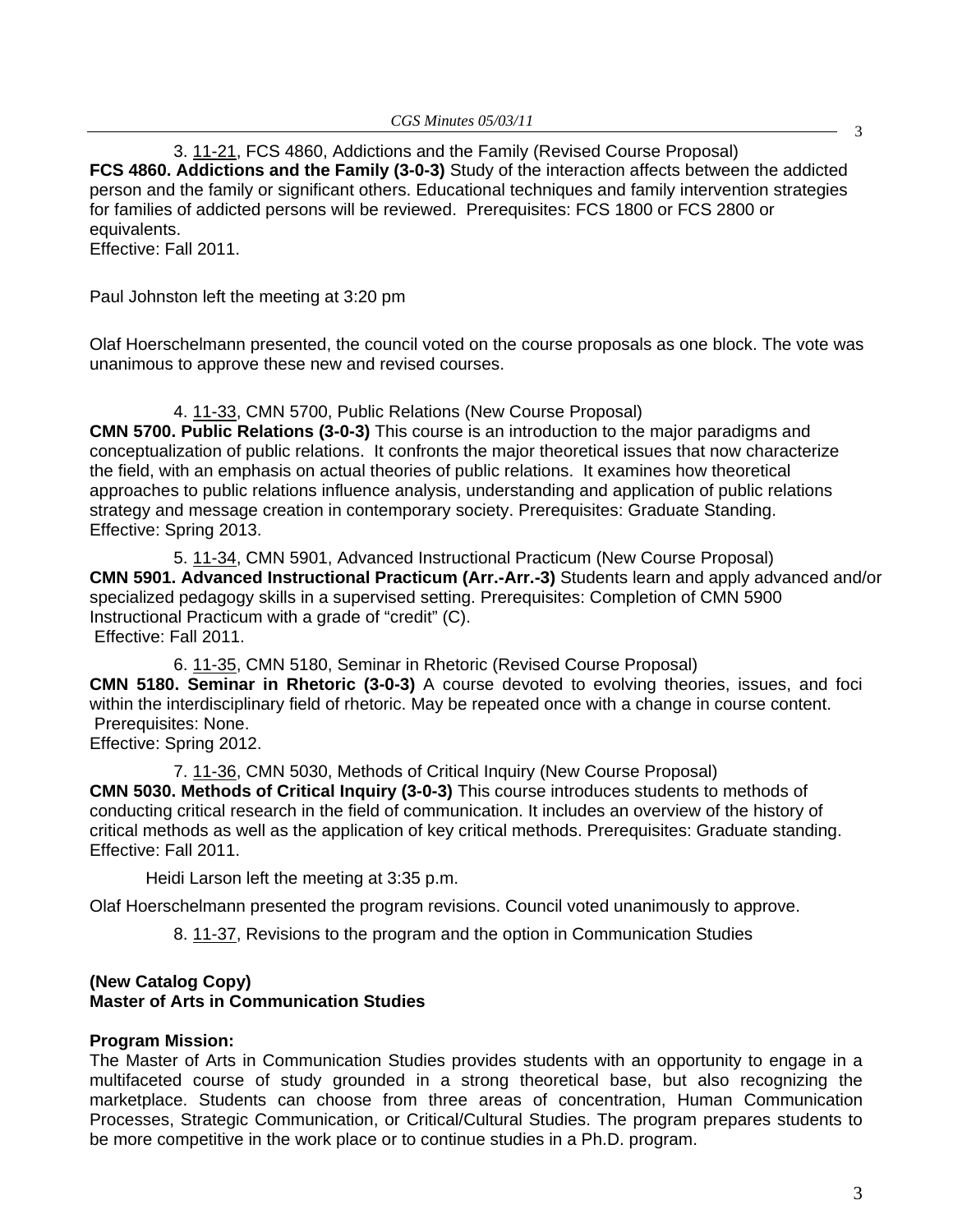#### *CGS Minutes 05/03/11*

<sup>4</sup> **Admission Requirements:** A limited number of students are accepted each year; admission to the program is competitive. To be eligible for degree candidacy, applicants must meet all of the requirements for admission to the Graduate School (See "Admission to Graduate Degree and Certificate Programs"). A minimum of 18 hours in communication studies with a grade of C or better is required in order to be admitted to the program. An applicant must complete a written statement of goals, submit a writing sample and three letters of recommendation attesting to the potential for successful completion of graduate work. International applicants whose native language is not English must obtain a score of 600 or higher on the paper-based Test of English as a Foreign Language (TOEFL), a score of 250 of higher on the computer-based TOEFL, or a score of 100 or higher on the Internet-Based TOEFL. While students may be admitted to the Graduate School with fewer than 18 hours in communication studies, any deficiency in undergraduate communication studies hours must be made up before the student will be admitted to degree candidacy in Communication Studies.

**Degree Audit:** The graduate plan of study is the EIU Degree Audit, which is generated automatically in the Degree Audit Reporting System (DARS) at the time of degree or certificate candidacy. Modifications of the standard EIU Degree Audit are submitted by the graduate coordinator to the certification officer in the Graduate School at the time modifications are approved. The Degree Audit serves as an unofficial summary of requirements for the program. Degree and certificate candidates are advised to review the comprehensive summary of the Degree Audit process specified on the "Requirements for All Degree and Certificate Candidates" section of the *Graduate Catalog*. Individual programs may require candidates to submit plans of study in addition to the Degree Audit, candidates should consult with the program coordinator.

# **Degree Requirements**

The approved study plan is the guiding document for each student's course of study. A student, in consultation with an advisor, develops a course of study with a minimum of 39 semester hours reflecting educational development and areas of specialization. The study plan should reflect the following guidelines.

• All students are expected to take a core of 12 hours composed of CMN 5000, CMN 5005, CMN 5030, CMN 5240. The total program (including the core but excluding CMN 5500) is a minimum of 36 hours.

# **Core Courses**

Students will complete a core of 12 hours composed of the following courses:

- CMN 5000 Quantitative Research Methods Credits: 3
- CMN 5005 Qualitative Research Methods Credits: 3
- CMN 5030 Methods of Critical Inquiry Credits: 3
- CMN 5240 Seminar in Teaching Speech Credits: 3

## **Concentration Area**

Students will complete one of three concentration areas of 12 hours composed of the following courses:

## **Human Communication Processes:**

- CMN 5510 Interpersonal Communication Credits: 3
- CMN 5530 Intercultural Communication Credits: 3
- CMN 5520 Social Interaction Credits: 3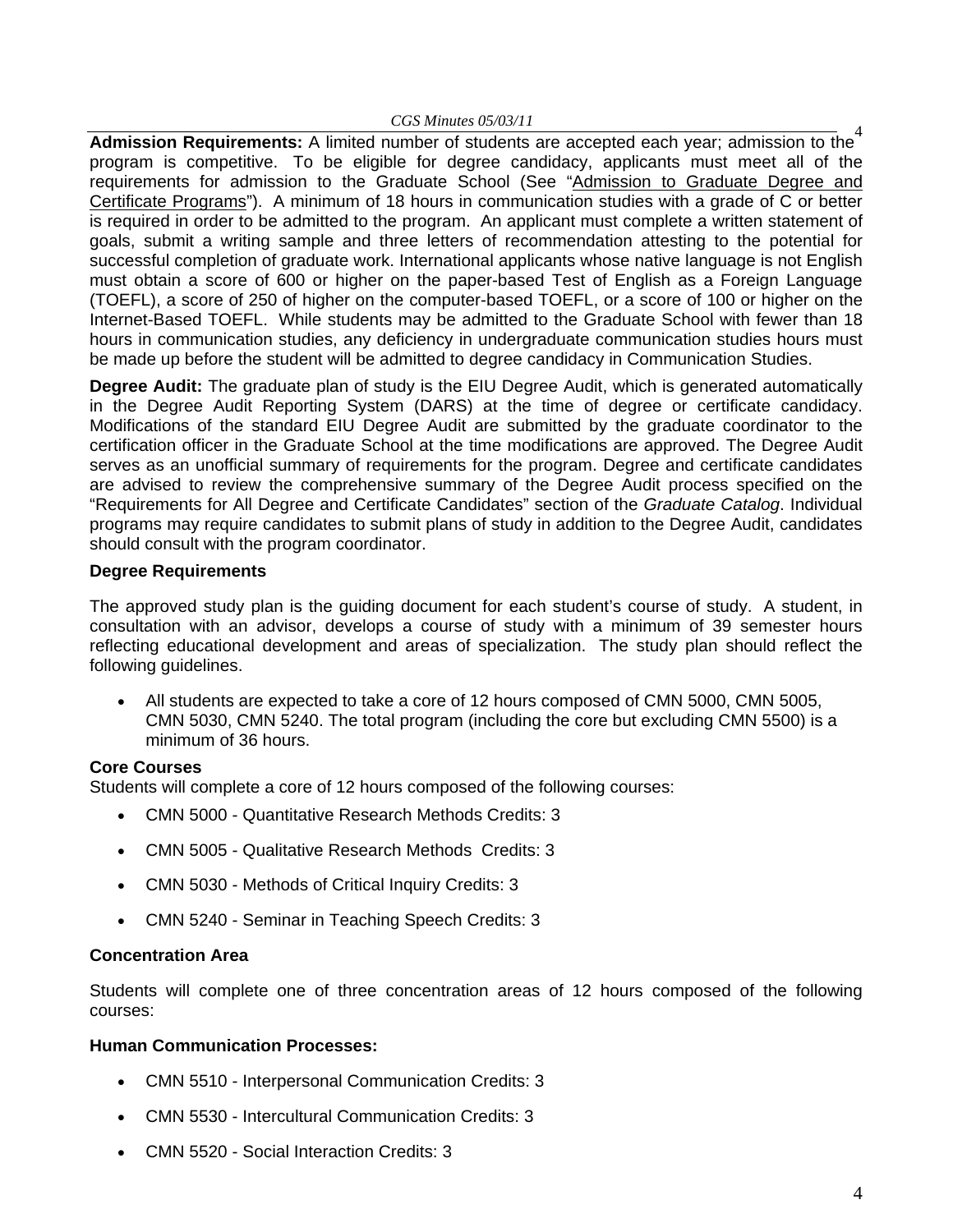**EXECUTE:** COS MINITES 05705/11<br>• CMN 5150 - Seminar in Interpersonal Communication Credits: 3

OR

# **Strategic Communication:**

- CMN 5700 Public Relations Credits: 3
- CMN 5710 Organizational Communication Credits: 3
- CMN 5720 Seminar in Public Relations Credits: 3
- CMN 5170 Seminar in Organization Communication Credits: 3

OR

# **Critical/Cultural Studies**

- CMN 5610 Media Criticism Credits: 3
- CMN 5010 Rhetorical Theory Credits: 3
- CMN 5180 Seminar in Rhetoric Credits: 3
- CMN 5160 Seminar in Mass Media Credits: 3

# **Electives**

Students will take a minimum of 6 hours of elective courses from the following:

- CMN 5010 Rhetorical Theory Credits: 3
- CMN 5150 Seminar in Interpersonal Communication Credits: 3
- CMN 5160 Seminar in Mass Media Credits: 3
- CMN 5170 Seminar in Organizational Communication Credits: 3
- CMN 5180 Seminar in Rhetoric Credits: 3
- CMN 5510 Interpersonal Communication Credits: 3
- CMN 5520 Social Interaction Credits: 3
- CMN 5530 Intercultural Communication Credits: 3
- CMN 5610 Media Criticism Credits: 3
- CMN 5700 Public Relations Credits: 3
- CMN 5710 Organizational Communication Credits: 3
- CMN 5720 Seminar in Public Relations Credits: 3
- CMN 5990 Independent Study Credits: 3

# **Capstone Experience**

Students must demonstrate comprehensive knowledge of the discipline in order to complete their degree. To do so all students must take and successfully pass comprehensive exams covering the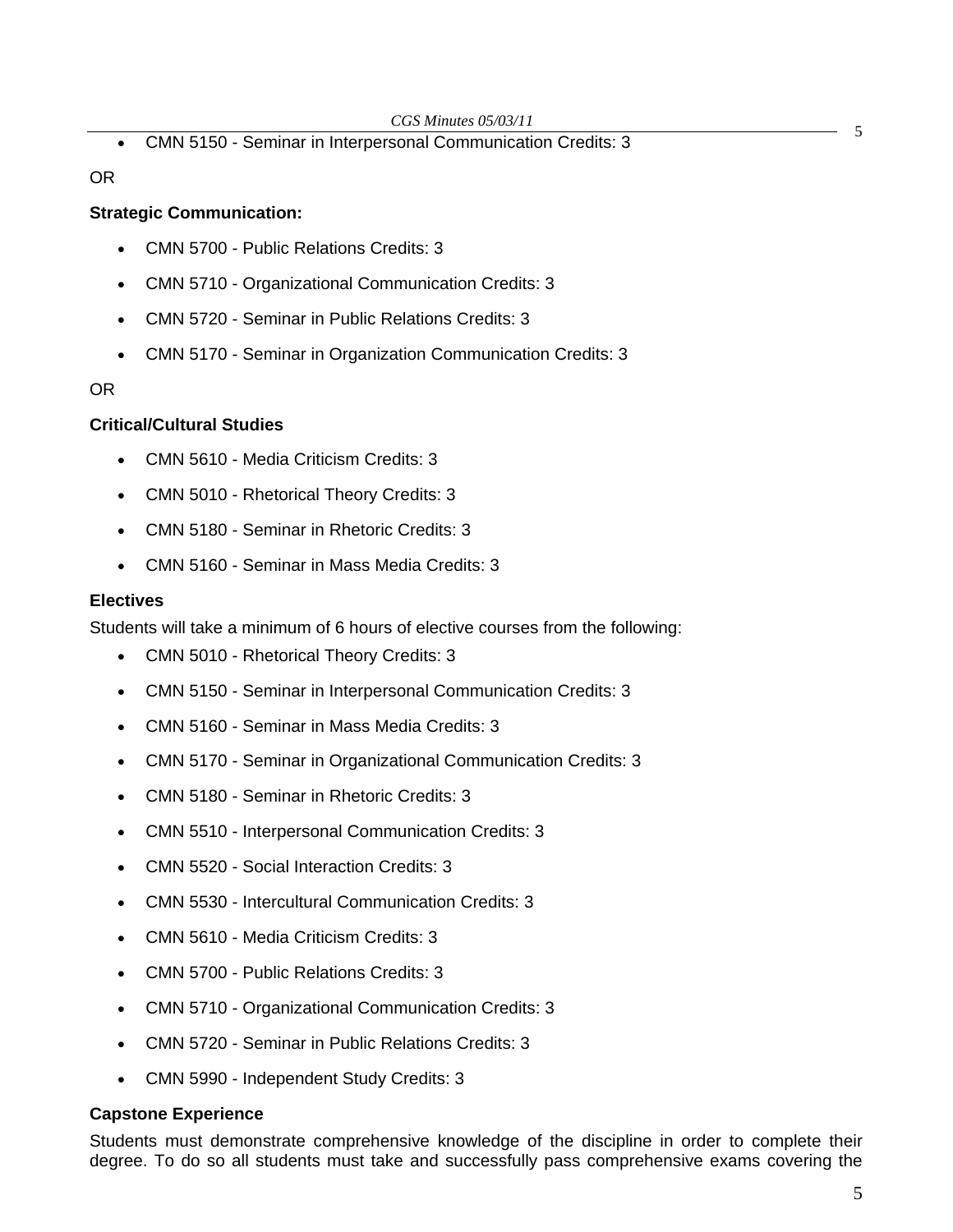#### *CGS Minutes 05/03/11*

core classes. Students may then choose between a thesis (CMN 5950) and a creative thesis (CMN<sup>6</sup> 5940). Students considering doctoral work are encouraged to complete a thesis.

# **Thesis**

• CMN 5940 - Creative Thesis Credits: 6

OR

• CMN 5950 - Thesis Credits: 6

## **Financial Assistance**

The department's primary source of financial assistance for its graduate students is teaching assistantships in such courses as introductory public speaking. Teaching such classes requires a deep familiarity with American culture and with the norms and patterns of communication embedded in that culture. Consequently, teaching assistantships are not offered to applicants who are not native speakers of English before they have spent sufficient time in this country to become well acquainted with American culture.

International students who believe they have the requisite language skills and culture knowledge for teaching communication courses to a largely American student body may ask to be considered for teaching assistantships. To be considered, such students must provide evidence of proficiency in oral English. One form of evidence is the attainment of a high score on the Test of Spoken English (TSE). This requirement is in addition to the TOEFL score which is required for admission.

Applications for assistantships are normally due in February with the award for the following academic year. Graduate teaching assistants must enroll in CMN 5500 in both the fall and spring semesters.

## **Graduate Assistantships**

Information on graduate assistantships may be obtained by contacting the Coordinator of Graduate Studies or Chair, Department of Communication Studies, 1250 Coleman Hall, EIU.

## **V. Committee Reports:**

Textbook Advisory- John Willems Library Advisory- Paul Johnston Academic Technology (ATAC)- Isaac Sandidge Enrollment Management- Dean Augustine Honorary Degree- John Dively GSAC- Bill Elliott (Tina Veale will remain as faculty adviser) went over end of year activities Council on Assessment of Student Learning- Nora Pat Small- looking for a committee member with critical thinking and analysis expertise Enrollment Quality and Diversity Board- Assege HaileMariam- met last week and will be bringing recommendations to Dean A. soon.

**VII. Other Items**